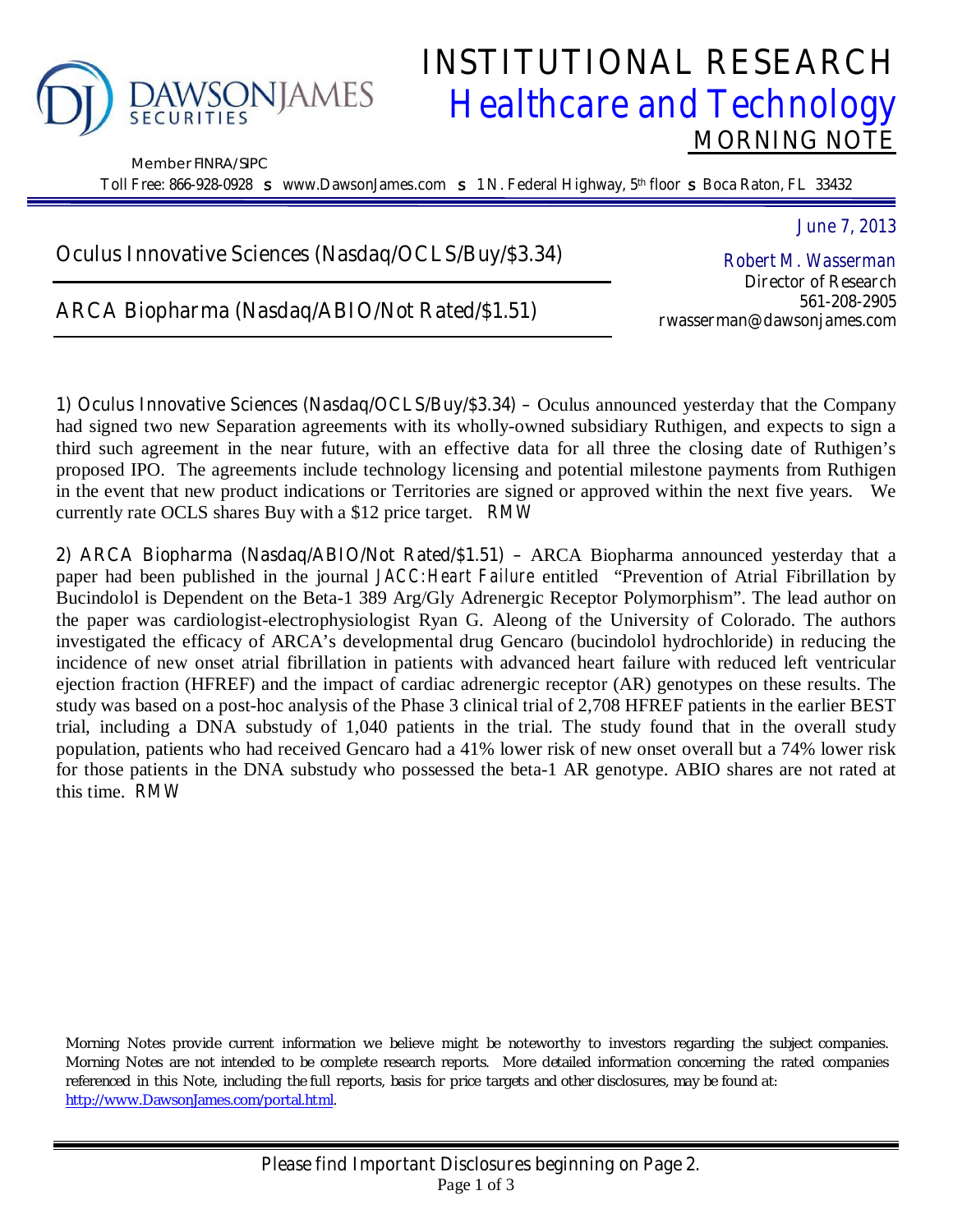

## **Important Disclosures:**

Dawson James Securities, Inc. (the "Firm") is a member of the Financial Industry Regulatory Authority ("FINRA") and the Securities Investor Protection Corporation ("SIPC").

The Firm does not make a market in the securities of the profiled company. The Firm has received investment banking compensation from the companies profiled in this report (OCLS and ABIO) and may seek compensation for investment banking services in the future from the profiled companies. The Firm has not received other compensation from the profiled company(s) in the last 12 months.

Neither the research analyst(s) whose name appears on this report nor any member of his (their) household is an officer, director or advisory board member of these companies. The Firm and/or its directors and employees may own securities of the company(s) in this report and may increase or decrease holdings in the future. As of May 31, 2013, the firm as a whole, however, did not beneficially own 1% or more of any class of common equity securities of the subject companies.

The Firm, its officers, directors, analysts or employees may effect transactions in and have long or short positions in the securities (or options or warrants related to those securities) of the companies subject to this report. The Firm may effect transactions as principal or agent in those securities.

Analysts receive no direct compensation in connection with the Firm's investment banking business. All Firm employees, including the analyst(s) responsible for preparing this report, may be eligible to receive non-product or service specific monetary bonus compensation that is based upon various factors, including total revenues of the Firm and its affiliates as well as a portion of the proceeds from a broad pool of investment vehicles consisting of components of the compensation generated by investment banking activities, including but not limited to shares of stock and/or warrants, which may or may not include the securities referenced in this report.

Although the statements in this report have been obtained from and are based upon recognized statistical services, issuer reports or communications, or other sources that the Firm believes to be reliable, we cannot guarantee their accuracy. All opinions and estimates included in this report constitute the analyst's judgment as of the date of this report and are subject to change without notice.

The securities of the company discussed in this report may be unsuitable for investors depending on their specific investment objectives and financial position. This report is offered for informational purposes only, and does not constitute an offer or solicitation to buy or sell any securities discussed herein in any jurisdiction where such would be prohibited. Additional information is available upon request.

## **Ratings Definitions:**

- 1) **Buy**: the analyst believes the price of the stock will appreciate and produce a total return of at least 20% over the next 12-18 months;
- 2) **Neutra**l: the analyst believes the price of the stock is fairly valued for the next 12-18 months;
- 3) **Sel**l: the analyst believes the price of the stock will decline by at least 20% over the next 12-18 months and should be sold.